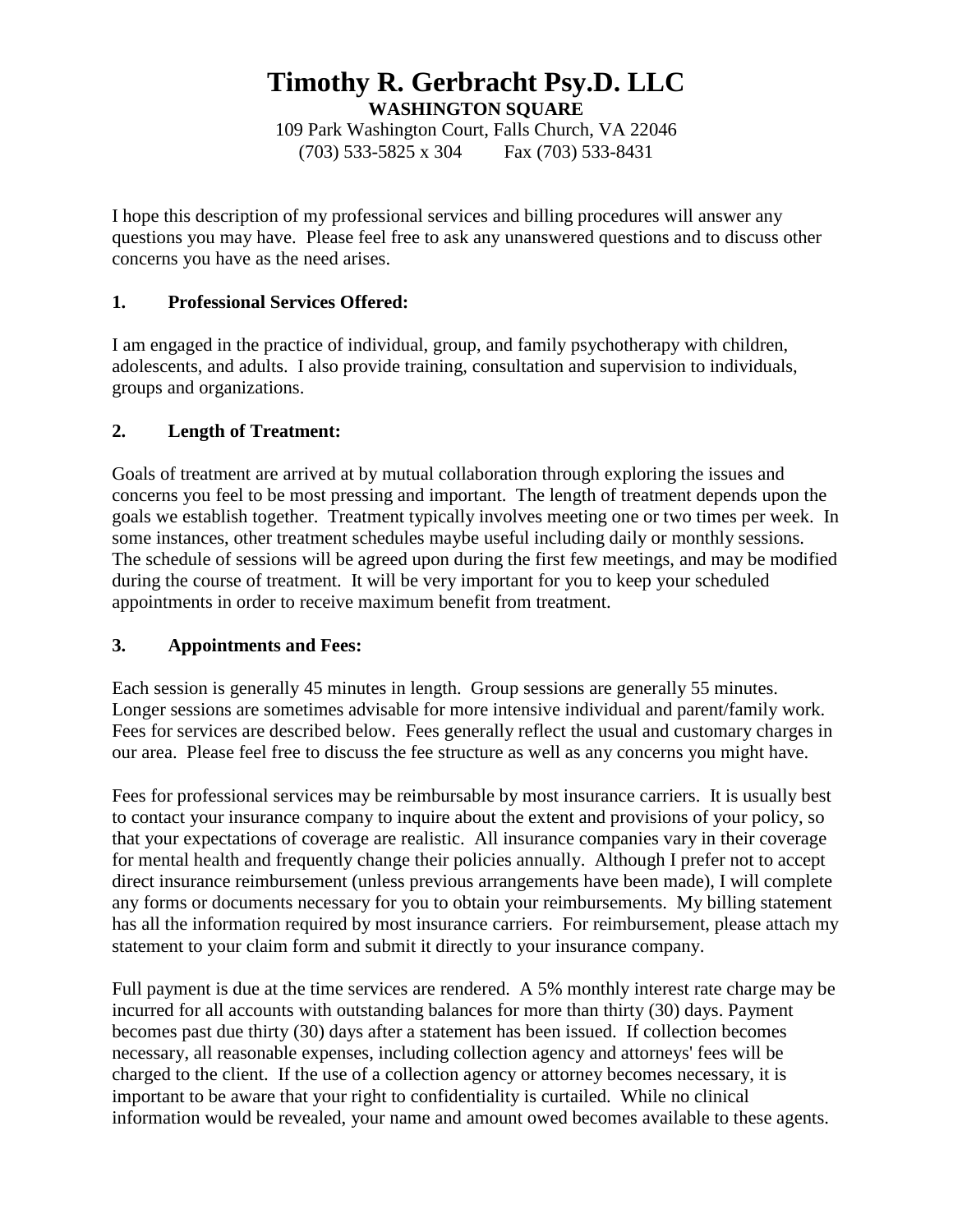If there is an adverse change in your financial status, we may adjust the fee structure together to reflect this change accordingly. If there is an increase in fees, you will receive advance notice and may discuss these changes directly with me should you have questions or concerns.

Please note, there will be a \$20.00 charge for returned checks.

Fees for Services:

| Individual psychotherapy: 45 minutes                                                                                          |          |
|-------------------------------------------------------------------------------------------------------------------------------|----------|
| Family psychotherapy: 45 minutes<br>.                                                                                         | \$225.00 |
|                                                                                                                               | \$110.00 |
| Case management, extended telephone consultations, extended<br>insurance management, school visits and preparation of letters | \$225.00 |
| Emergency psychotherapy services (sessions, phone calls, case                                                                 | \$225,00 |

## **4. Cancellation Policy**

Your appointment time is reserved solely for you. Sessions missed for pre-arranged vacations or for illness will not be charged. Because your appointment time is reserved solely for you all other missed sessions will be billed. Please be aware that most insurance companies will not compensate for missed appointment times and the cost will be your sole responsibility.

#### **5. Telephone Accessibility:**

You can leave a confidential message for me at the following number: (703) 533-5825 x 304. If your emergency is life threatening, proceed independently to the nearest hospital or call 911.

# **6. Medication:**

If medication is indicated as part of your treatment, I will discuss various referral options with you. If it seems advisable to obtain a psychiatric consultation to assess the need for medication, I will refer you to one of the psychiatric consultants that I work with or talk with your family physician.

# **7. Confidentiality:**

Confidentiality is your expectation about privacy concerning information you disclose during your

consultations with me. I am bound to hold in confidence nearly all that is disclosed, including the fact that you consulted with me. In group or family sessions, where private information may be shared with other individuals in addition to myself, the limits and expectations about confidentiality will be made clear in advance, so that each participant understands who will know what. There are, however, situations where the rule is excepted. They are as follows:

(A) If it suspected that child abuse has occurred, the Commonwealth of Virginia requires that it be reported to the Department of Social Services. Child abuse includes neglect of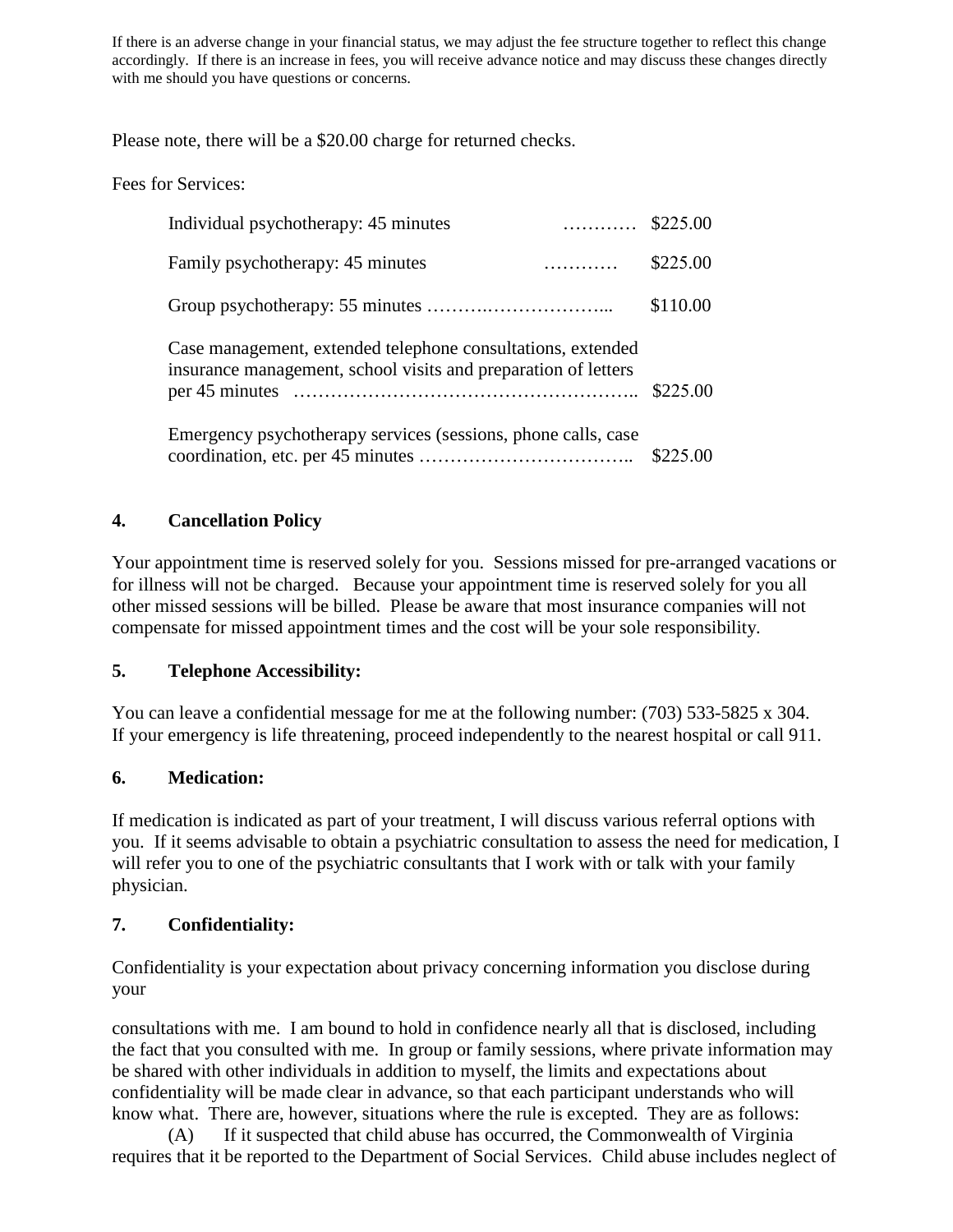medical needs, abandonment, sexual exploitation and physical or mental injuries that result in impaired functioning.

(B) If you are a Virginia licensed health care provider and that, due to substance abuse or emotional stress, you are unable to practice competently or pose a danger to your patients, the law requires that it be reported to the appropriate authorities.

(C) If you are in clear or imminent danger to yourself or another person, I must notify the appropriate authorities to prevent that occurrence.

(D) In a legal proceeding, patient-therapist communications are privileged with the following limitations: (1) only for civil actions; (2) only for individual therapy, not couples or family sessions; (3) not if your mental status is an issue before the court; (4) unless the judge believes that these communications are necessary to the proper administration of justice.

In addition to the above legal limitations on confidentiality, I ask that your grant me the permission to share information when necessary with my colleagues at Washington Square. If I am out of town, one of my colleagues will be available to provide emergency coverage and may need access to relevant information to provide interim care, should the need arise.

Finally, if you are seeking third party reimbursement for psychological services, the third party payer has the right to request information for determination of your eligibility for payment. Your signature on the claim gives consent for me to disclose dates of treatment, type of treatment, and the nature of your problem or illness (diagnosis). If I am billing the third party payer, I will need your signature on file consenting to disclosure of the above information.

\*\*\* Please keep this policy statement for your records and return the following signature page with any other intake documents \*\*\*

**Signature Page, Policy Statement for Timothy R Gerbracht, Psy.D., LLC**